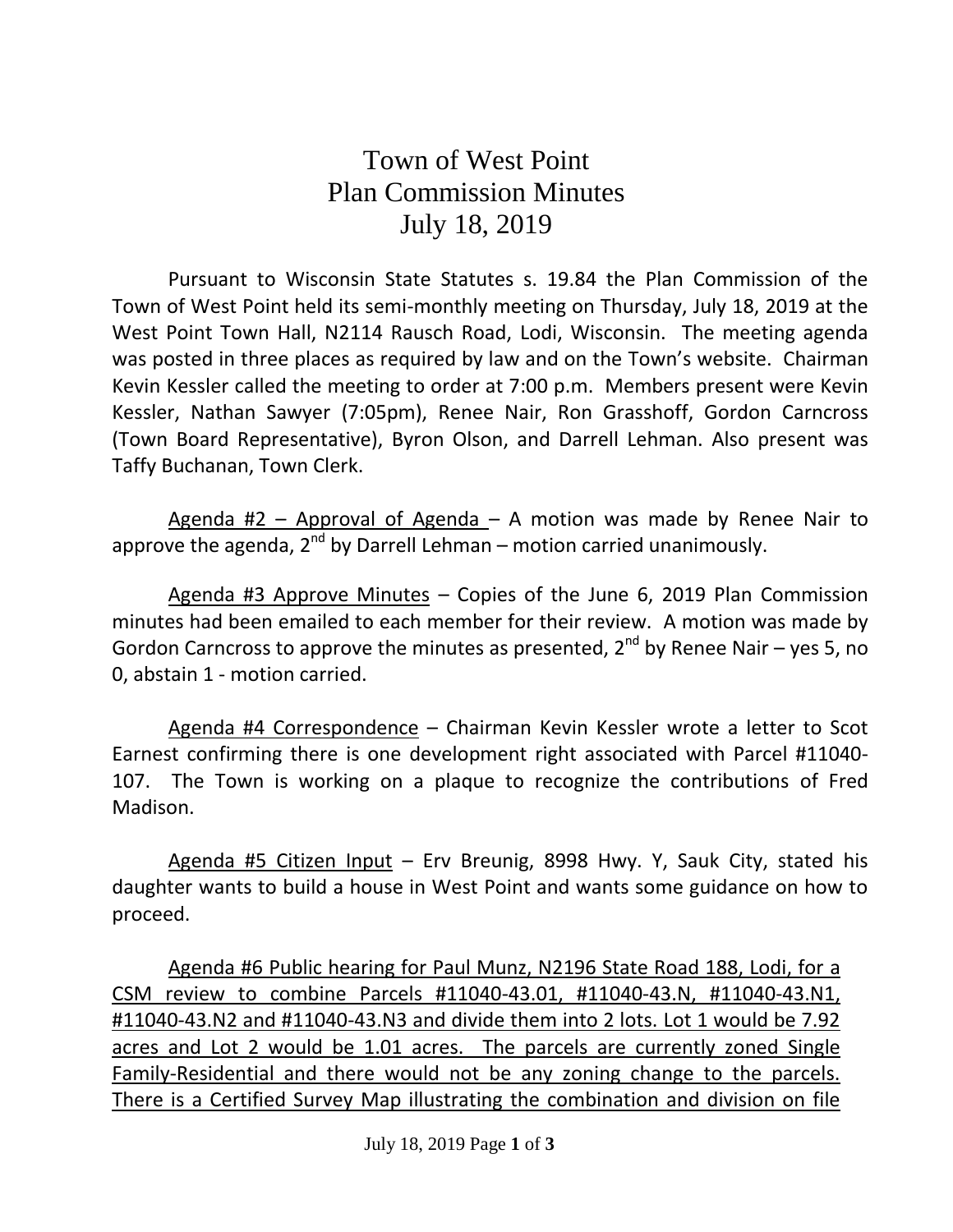for public inspection at the Town Hall. The public hearing was opened at 7:20pm. Taffy Buchanan, Town Clerk, stated 70 letters were sent to landowners within 1000 feet to notice them about the public hearing. The Town received 3 notices back marked undeliverable. Paul Munz explained the proposed land combination and division. The driveway for both parcels would continue to have the shared driveway. George Lala, N2176 State Road 188, Lodi, wondered what was going to be built. Paul Munz explained he would like to build a shed on the area that would be part of his current property and the other parcel could be sold and a house could be built on it. The Town received an email from WDOT to contact them to try and obtain a new driveway permit. No one else presented comments or registered at the public hearing and no written comments were received. The public hearing was closed at 7:27pm.

Agenda #7 Public hearing for Boos, Marquardt, Nielsen, and Unke parties to divide Parcel #11040-164.01 into 2 lots. Lot 1 would be 4.5 acres and Lot 2 would be 15.5 acres. The parcel is currently zoned Single Family-Residential and there would not be any zoning change to the parcel. There is a Certified Survey Map illustrating the division on file for public inspection at the Town Hall. The public hearing was opened at 7:28pm. Taffy Buchanan, Town Clerk, stated 8 letters were sent to landowners within 1000 feet to notice them about the public hearing. Jim Grothman explained the proposed land division. Karl and Velma Marquardt, 3905 Sumac Circle, Middleton, were present. Patricia Unke, N1772 Unke Road, Lodi, was present. No one else presented comments or registered at the public hearing and no written comments were received. The public hearing was closed at 7:30pm.

Agenda #8 Paul Munz, N2196 State Road 188, Lodi, for a CSM review to combine Parcels #11040-43.01, #11040-43.N, #11040-43.N1, #11040-43.N2 and #11040-43.N3 and divide them into 2 lots. – A motion was made by Byron Olson to recommend to the Town Board to approve the CSM to combine and divide into 2 lots,  $2^{nd}$  by Renee Nair. A motion was made by Darrell Lehman to postpone action on the previous motion pending receipt of: 1.Copy of shared driveway agreement; 2. A CSM that has met requirements of 6.07; 3. Shared well agreement,  $2^{nd}$  by Gordon Carncross – motion carried unanimously.

Agenda #9 Boos, Marquardt, Nielsen, and Unke parties to divide Parcel #11040-164.01 into 2 lots. – Gordon Carncross recused himself. A motion was